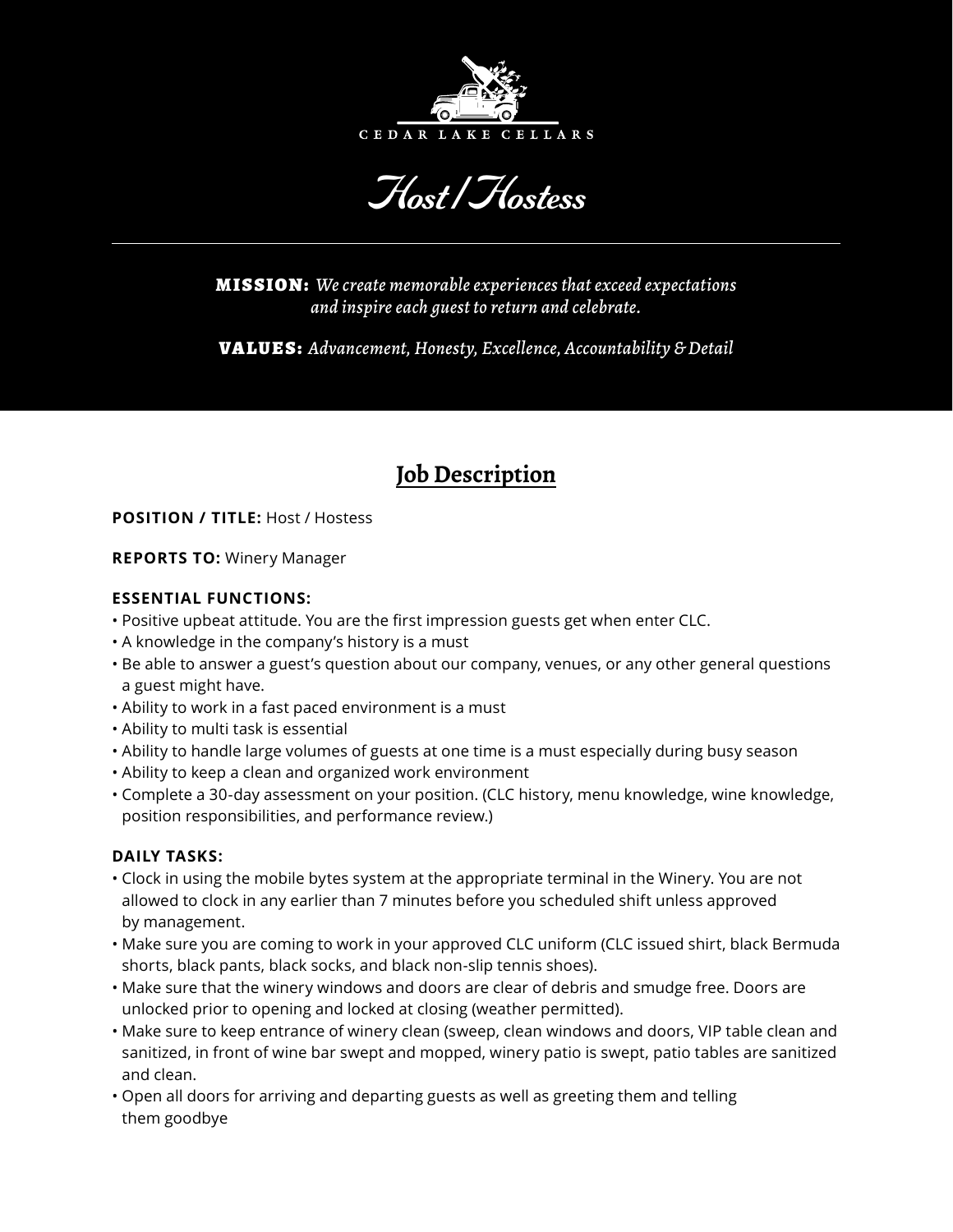

Host*/*Hostess

- Answer phone when rings. Direct calls to the appropriate department. Check voicemail periodically throughout shift.
- Take reservations with ALL information needed and put into the tablet using the open table application. Do not write down reservations. Put into the system with the guest on the phone or while the guest is in front of you.
- Set up for all reservations for Lunch and Dinner Service with reservation card.
- Inform server of their table being sat. Sometimes the server is unaware that another table got sat in their section. It is important to communicate with the serving staff.
- If there is an opportunity to bus tables, please do so.
- If a server asks you to Give Hands, please help them if can. We utilize available staff for the delivery of food to tables instead of serving trays.
- Always keep a watchful eye on the door
- Keep a watchful eye to ensure that all guests are following CLC's standards on food and beverage, rules, decorations, and policies. Report offenses to management.
- Make sure that the bathrooms are cleaned and stocked. Winery bathrooms are not to be used during high volume days. Make sure that they are locked and that the use outside bathroom sign is in place. If asked, check the Texaco bathrooms for cleanliness as well.
- Help assist with the setting up of fire pit rentals and picnic table rentals
- •Utilize the winery checklist to ensure that all daily tasks are getting completed.
- Check in with manager on duty on what other tasks they would like you to complete before your shift ends for the day.
- Assist staff with any closing duties that need to be completed at end of shift. We work together as a team using OLOT- one logo one team
- Clock out using the mobile bytes system at the appropriate terminal in the Winery
- See you next shift!

#### **CHARACTERISTICS / SKILLS:**

- A hostess must be able to work in a fast paced environment
- Be able to stay positive and cheerful when under pressure
- Be courteous and friendly to guests and staff members
- Always have a smile on their face
- Always be willing to help out guests and staff members when in need
- Be a team player (we believe in teamwork our motto is OLOT- One Logo One Team)

#### **EXPERIENCE / EDUCATION:**

- Has to be 21 years of age to sell and distribute alcohol
- 1 year of experience in the Food and Beverage Industry
- Serve Safe Certification preferred

## **WORKING CONDITIONS / PHYSICAL REQUIREMENTS:**

- Must be available to work weekends.
- •Hours (this is business determined): Friday 10am–9pm | Saturday 10am–9pm Sunday from 10am–6pm
- •Work is performed in restaurant and event venue.